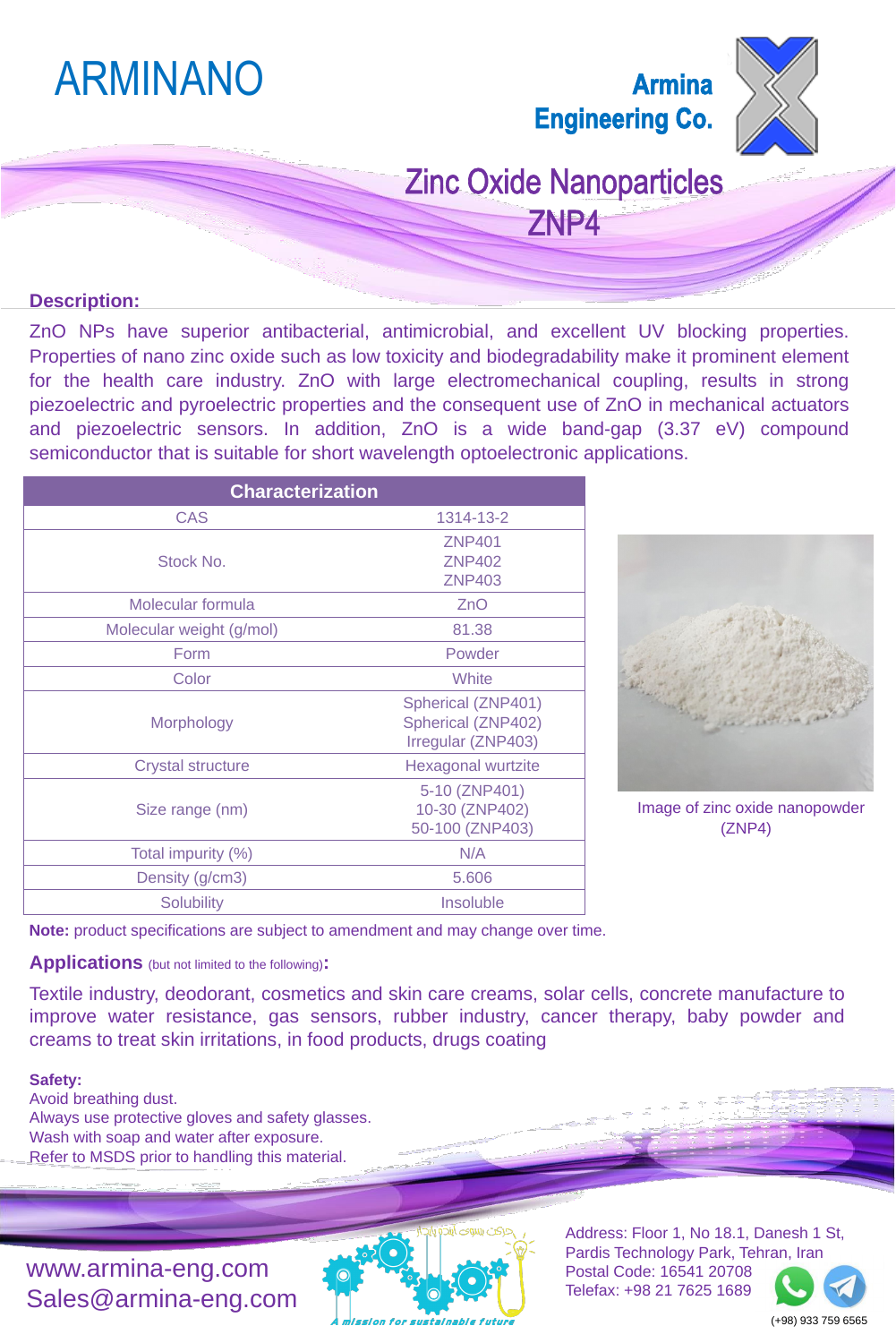# ARMINANO

## **Armina Engineering Co.**



## Zinc oxide Nanoparticles ZNP4





www.armina-eng.com Sales@armina-eng.com



(+98) 933 759 6565

TEM images of ZNP401







File HFW HV Mag WD Sig Det Mode Scan Spot100.0nm<br>6-4000-2\_787.tif\* 1.35 µm 25.0 kV 200000x 8.9 mm BSE SSD A+B 111.11 s 2.5 RASTA

SEM images of ZNP402

Address: Floor 1, No 18.1, Danesh 1 St, Pardis Technology Park, Tehran, Iran Postal Code: 16541 20708 Telefax: +98 21 7625 1689